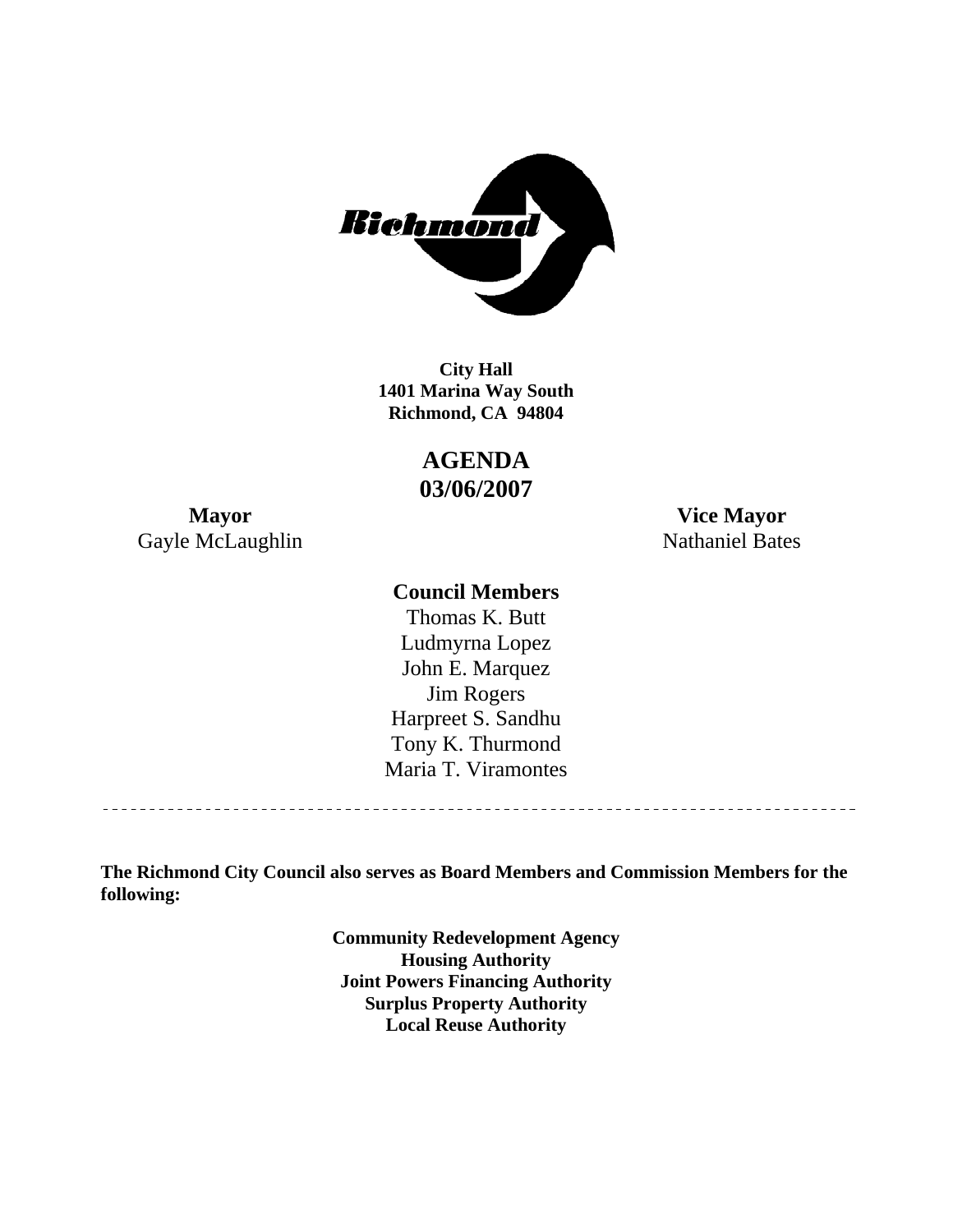# **MEETING PROCEDURES**

The City of Richmond encourages community participation at its City Council meetings and has established procedures that are intended to accommodate public input in a timely and time-sensitive way. As a courtesy to all members of the public who wish to participate in City Council meetings, please observe the following procedures:

**PUBLIC COMMENT ON AGENDA ITEMS:** Anyone who desires to address the City Council on items appearing on the agenda must complete and file a pink speaker's card with the City Clerk **prior** to the City Council's consideration of the item. Once the City Clerk has announced the item and discussion has commenced, no person shall be permitted to speak on the item other than those persons who have submitted their names to the City Clerk. Your name will be called when the item is announced for discussion. **Each speaker will be allowed TWO (2) MINUTES to address the City Council on NON-PUBLIC HEARING items listed on the agenda.** 

**OPEN FORUM FOR PUBLIC COMMENT:** Individuals who would like to address the City Council on matters not listed on the agenda or on **Presentations, Proclamations and Commendations, Report from the City Attorney, or Reports of Officers** may do so under Open Forum. All speakers must complete and file a pink speaker's card with the City Clerk **prior** to the commencement of Open Forum. **The amount of time allotted to individual speakers shall be determined based on the number of persons requesting to speak during this item. The time allocation for each speaker will be as follows: 15 or fewer speakers, a maximum of 2 minutes; 16 to 24 speakers, a maximum of 1 and one-half minutes; and 25 or more speakers, a maximum of 1 minute.** 

#### **SPEAKERS ARE REQUESTED TO OCCUPY THE RESERVED SEATS IN THE FRONT ROW BEHIND THE SPEAKER'S PODIUM AS THEIR NAME IS ANNOUNCED BY THE CITY CLERK.**

**CONSENT CALENDAR:** Consent Calendar items are considered routine and will be enacted, approved or adopted by one motion unless a request for removal for discussion or explanation is received from the audience or the City Council. A member of the audience requesting to remove an item from the Consent Calendar must complete and file a speaker's card with the City Clerk **prior to the City Council's consideration of Item C, Agenda Review.** An item removed from the Consent Calendar may be placed anywhere on the agenda following the City Council's agenda review.

*The City Council's adopted Rules of Procedure recognize that debate on policy is healthy; debate on personalities is not. The Chairperson has the right and obligation to cut off discussion that is too personal, too loud, or too crude.* 

**\*\*\*\*\*\*\*\*\*\*\*\*\*\*\*\*\*\*\*\*\*\*\*\*\*\*\*\*\*\*\*\*\*\*\*\*\*\*\*\*\*\*\*\*\*\*\*\*\*\*\*\*\*\*\*\*\*\***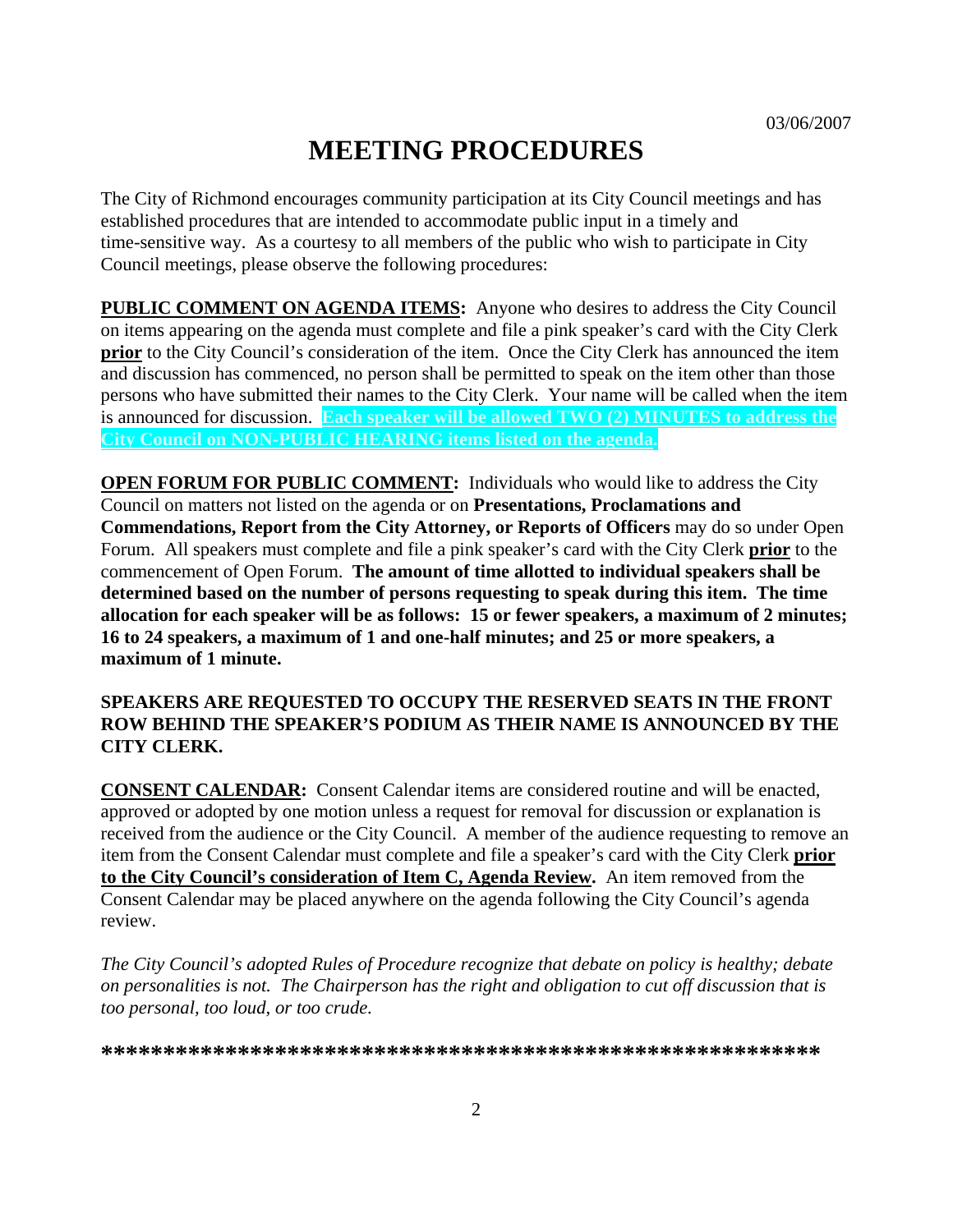03/06/2007

# **Evening Open Session**   $5:30$  p.m.

### **A. ROLL CALL**

### **B. PUBLIC COMMENT**

### **C. ADJOURN TO CLOSED SESSION**

### **Closed Session**

Shimada Room of City Hall

### **A. CITY COUNCIL**

**A-1.** CONFERENCE WITH REAL PROPERTY NEGOTIATOR (Government Code Section 54956.8)

Property: 1145 Harbour Way South, Richmond City's Negotiator: Jim Matzorkis Cal Oils Negotiator: Dan MacLean Under Negotiation: Price and Terms

**\*\*\*\*\*\*\*\*\*\*\*\*\*\*\*\*\*\*\*\*\*\*\*\*\*\*\*\*\*\*\*\*\*\*\*\*\*\*\*\*\*\*\*\*\*\*\*\*\*\*\*\*\*\*\*\*\*\*\*\***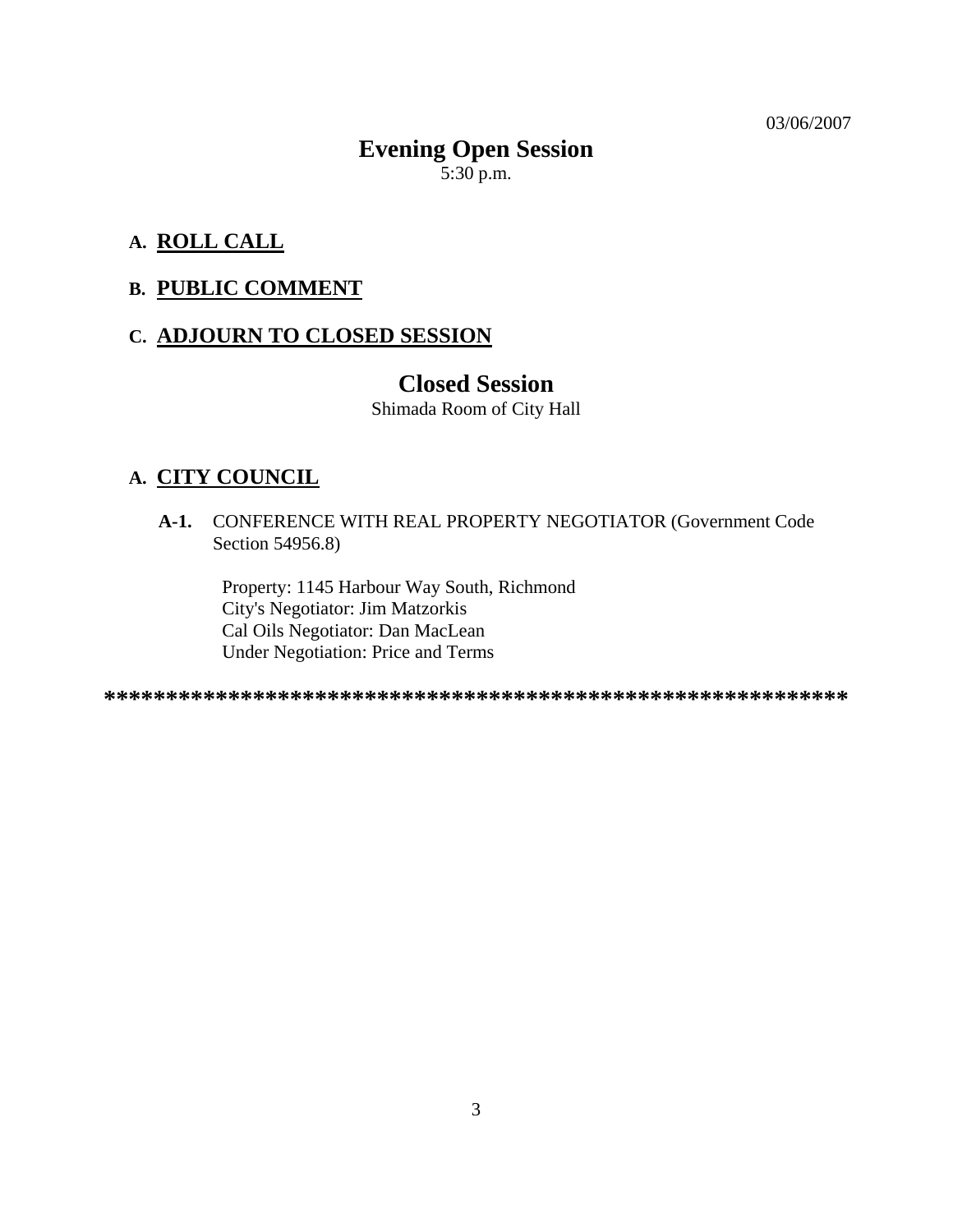# **Evening Open Session**

Council Chambers

# **Richmond Community Redevelopment Agency**

6:00 p.m.

### **A. PLEDGE TO THE FLAG**

### **B. ROLL CALL**

### **C. STATEMENT OF CONFLICT OF INTEREST**

### **D. CONSENT CALENDAR**

- **D-1. ADOPT A RESOLUTION** approving a stipulation regarding attorney's fees and dismissal and release of the Notice of Lis Pendens in the matter of Richmond Community Redevelopment Agency vs. Lompa, et al - Richmond Community Redevelopment Agency (Steve Duran 307-8140).
- **D-2. APPROVE** a contract with Ghirardelli Associates in an amount not to exceed \$316,758 to provide comprehensive project management, construction management, and inspection services for required capital improvement activities in Marina Bay for a term beginning March 7, 2007, and ending December 31, 2008 - Richmond Community Redevelopment Agency (Steve Duran 307-8140).
- **D-3. APPROVE** an amendment to the Exclusive Right to Negotiate (ERN) Agreement with Community Housing Development Corporation of North Richmond and Eden Housing Inc. for the Miraflores property (APNs: 513-321-001, 513-321-003, 513- 321-018, 513-321-023, 513-321-024, 513-321-025, 513-321-037, 513-321-038; 513- 330-001, 513-330-002, 513-330-003, 513-330-006, 513-330-007, 513-330-013, 513- 330-014; 513-330-005; 513-321-002) in Central Richmond extending the ERN until March 24, 2008 - Richmond Community Redevelopment Agency (Steve Duran 307- 8140).
- **D-4. APPROVE** minutes of the Evening Open Session held on February 20, 2007 City Clerk's Office (Diane Holmes 620-6513).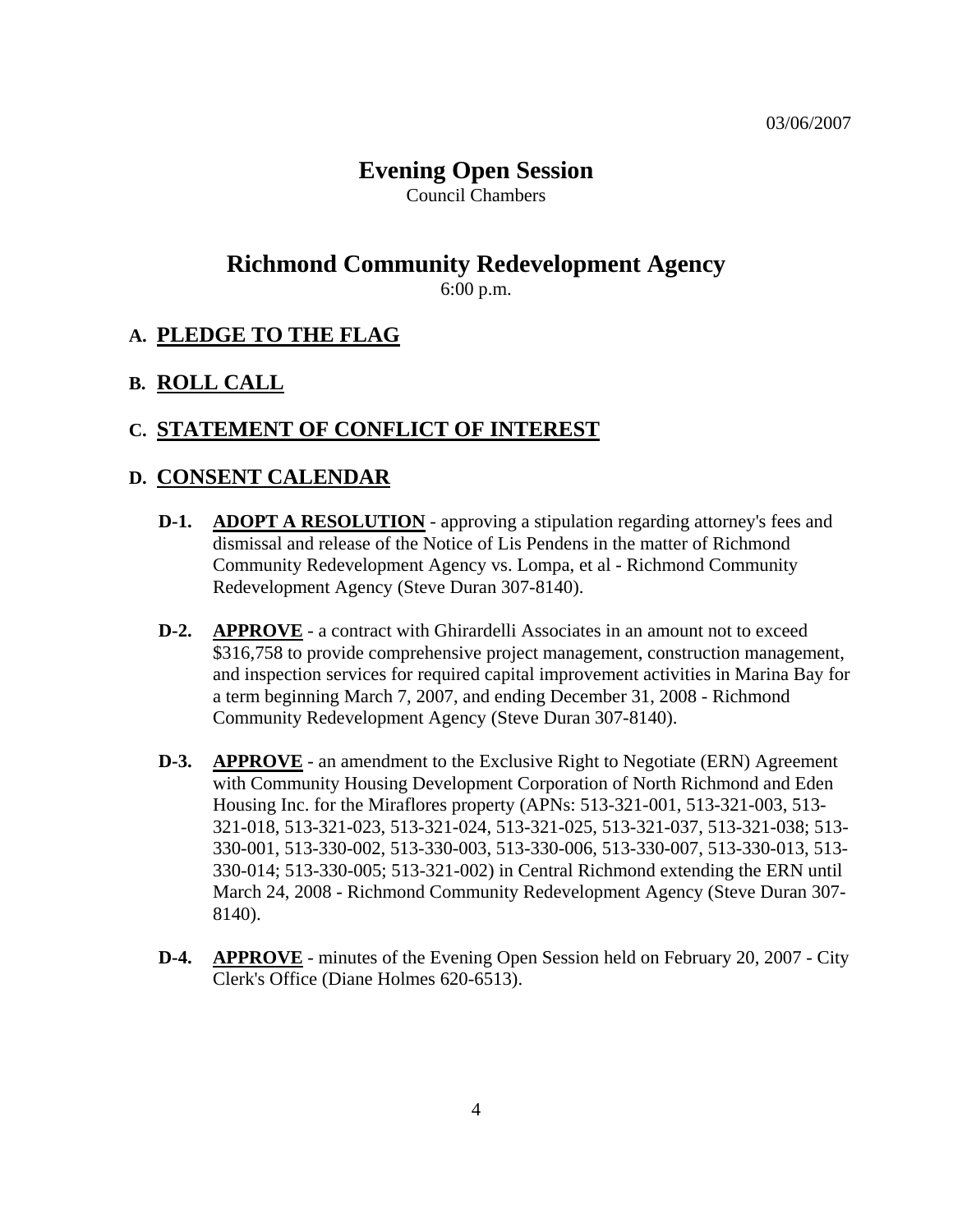### **E. AGENCY AS A WHOLE**

**E-1.** Receive report concerning the location of the new Council Chambers and provide direction to staff – Richmond Community Redevelopment Agency (Steve Duran 307-8140).

### **F. OPEN FORUM FOR PUBLIC COMMENT**

### **G. ADJOURNMENT**

**\*\*\*\*\*\*\*\*\*\*\*\*\*\*\*\*\*\*\*\*\*\*\*\*\*\*\*\*\*\*\*\*\*\*\*\*\*\*\*\*\*\*\*\*\*\*\*\*\*\*\*\*\*\*\*\*\*\*\*\*\*\*\*\*\*\*** 

# **CITY COUNCIL**

7:00 p.m.

### **A. ROLL CALL**

### **B. STATEMENT OF CONFLICT OF INTEREST**

**C. AGENDA REVIEW**

# **D. REPORT FROM THE CITY ATTORNEY OF FINAL DECISIONS MADE AND NON-CONFIDENTIAL DISCUSSIONS HELD DURING CLOSED SESSION**

### **E. OPEN FORUM FOR PUBLIC COMMENT**

### **F. PRESENTATIONS, PROCLAMATIONS, AND COMMENDATIONS**

**F-1.** Annual Mayoral Address - Mayor McLaughlin (620-6503).

### **G. CONSENT CALENDAR**

- **G-1. ADOPT A RESOLUTION** upholding the Planning Commission's denial of variances from side and front yard setbacks for 759 Wilson Avenue - Planning Department (Richard Mitchell 620-6706).
- **G-2. ACKNOWLEDGE** receipt of the City of Richmond's Comprehensive Annual Financial Report for the year ended June 30, 2006 - Finance Department (James Goins 620-6740).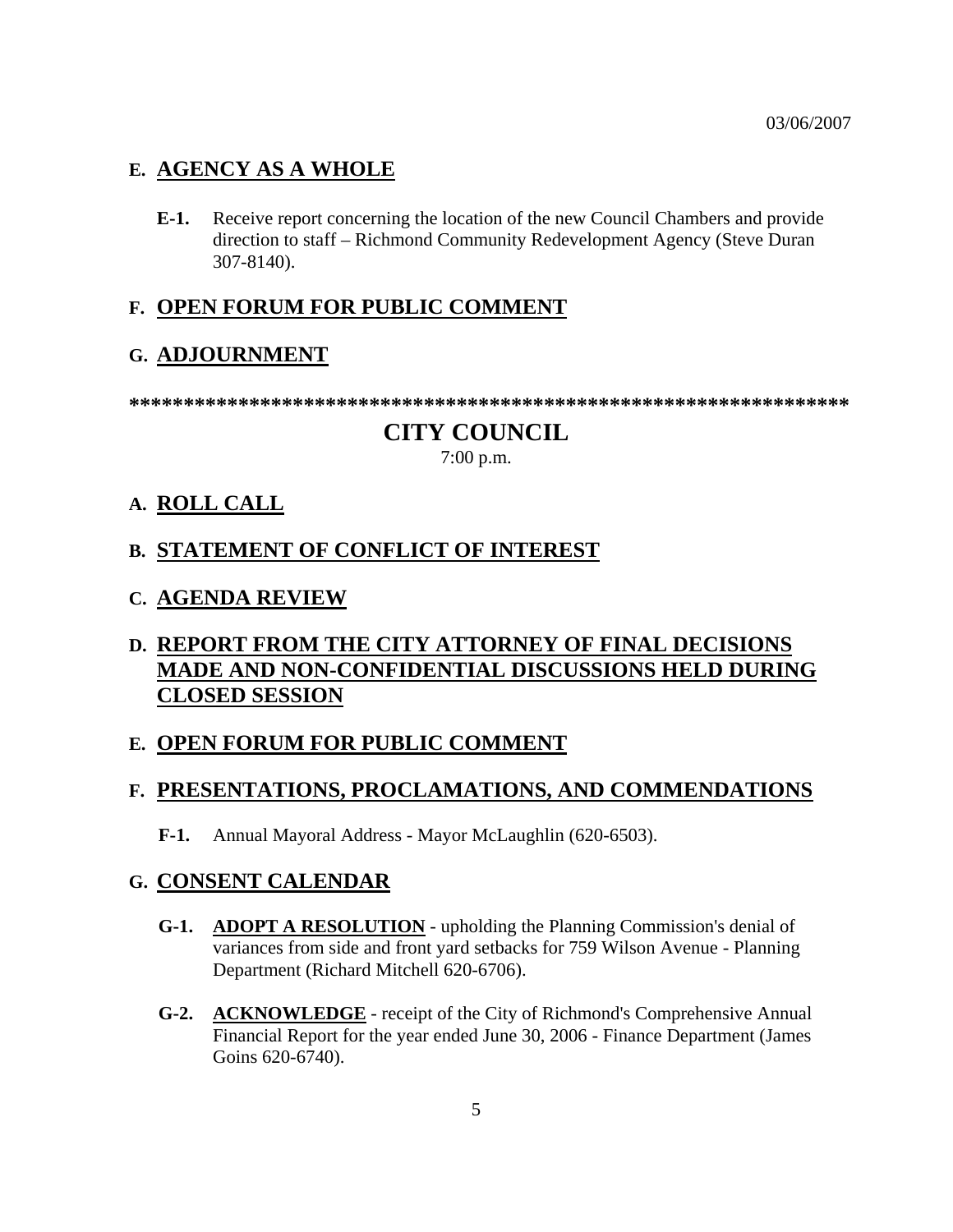- **G-3. ADOPT AN ORDINANCE** establishing wages, salary, and compensation for the new classification of **Financial Analyst (salary range: \$5,328 - \$6,441/month)** - Human Resources (Leslie Knight 620-6600).
- **G-4. APPROVE** a contract with Bovo-Tighe, LLC for organizational development consulting and employee training services for an amount not to exceed \$35,000 and for a term of one year - City Manager's Office (Bill Lindsay 620-6512).
- **G-5. APPROVE** an appointment to the **Richmond Police Commission**: Robert W. Ham, term expiring November 1, 2010 - Mayor McLaughlin (620-6503).
- **G-6. APPROVE** minutes of the Evening Open Session held on February 20, 2007 City Clerk's Office (Diane Holmes 620-6513).

### **H. PUBLIC HEARINGS**

#### **I. RESOLUTIONS**

- **I-1. ADOPT A RESOLUTION** in support of AB 1654 to provide the opportunity for the governing body of a city, district, or county to conduct any election by mail - Councilmember Butt (236-7435).
- **I-2. ADOPT A RESOLUTION** in support of SEIU Local 790 in their transition to SEIU Local 1021 - Councilmember Thurmond (620-6581).

#### **J. ORDINANCES**

**J-1. INTRODUCE AN ORDINANCE** - to amend Chapter 2.16 of the Municipal Code of the City of Richmond to establish a procedure for filling vacancies on the City Council - Councilmember Marquez (620-6581).

### **K. COUNCIL AS A WHOLE**

**K-1.** Approve the usage of the City of Richmond stage, at no cost, and allocate \$17,000 toward the coordination for the May 5, 2007, Cinco de Mayo celebration - Councilmember Marquez (620-6581).

#### **K-2. REMOVED FROM CITY COUNCIL**

**K-3.** Adopt a resolution approving FY 2006-07 midyear budget adjustments - Finance Department (James Goins 620-6740).